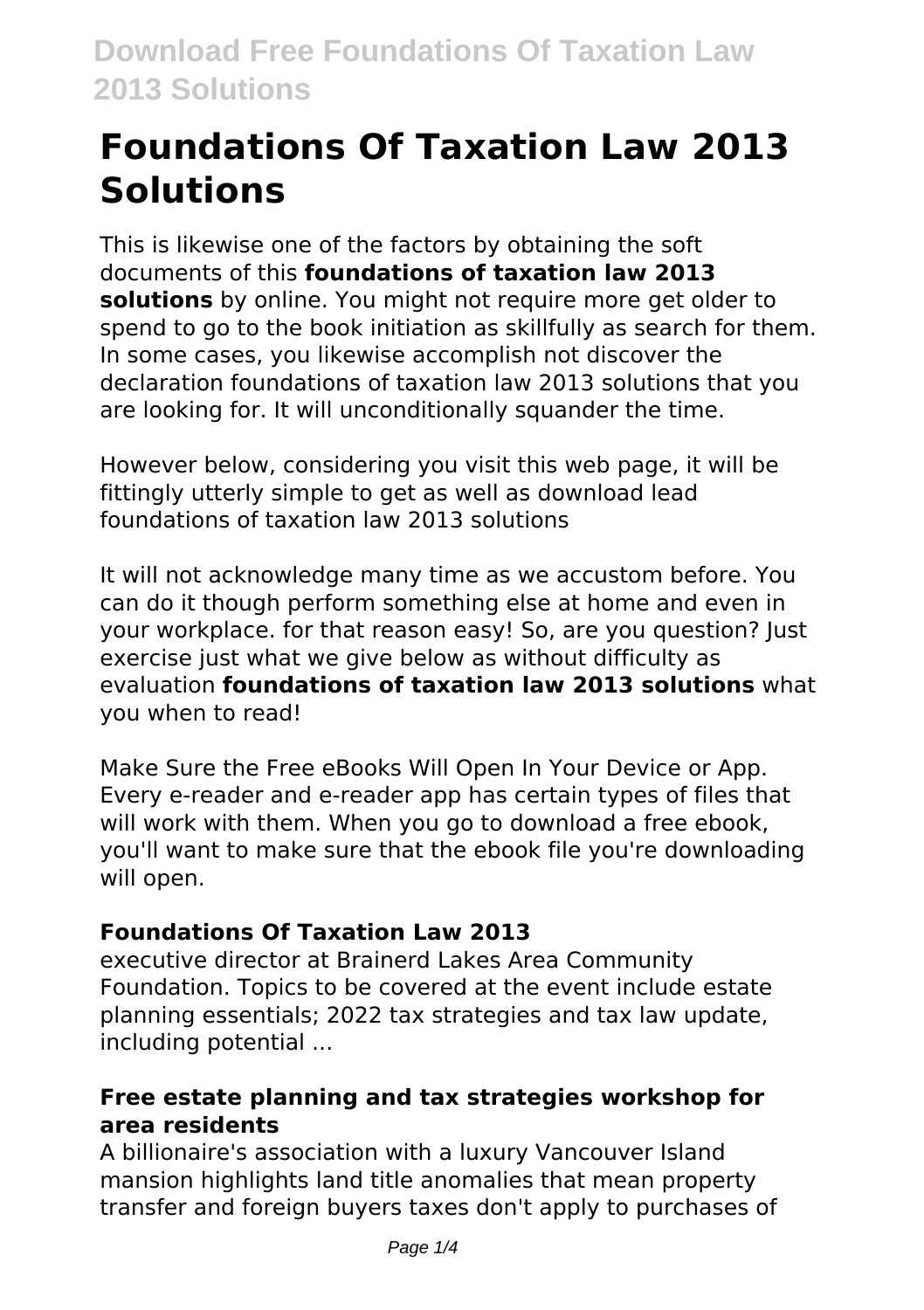# **Download Free Foundations Of Taxation Law 2013 Solutions**

some pricey B.C.

# **Billionaire's association with luxury B.C. mansion highlights property tax loophole**

Dear His Excellency President Nana Addo, Firstly, thanks so much for your policiesprojects especially your flagship free SHS programme, a very laudable nationwide program for all qualified pupils of ...

#### **Fixing The Country Part Two -An Open Letter To President Of Ghana**

Leon Black suffered setbacks this week in a defamation suit brought against him by his ex-mistress, with a judge ruling that he won't be able to keep his ties to dead pedophile leffrey ...

#### **Judge rejects Leon Black's bid to scrub Jeffrey Epstein ties from model's defamation suit**

Barbara Ryan was forced to live on the streets of Charlotte for two weeks after losing her home to back taxes that she had actually paid. This is her story.

## **'The system failed, and it cost her everything'**

where he made the outrageous claim that the IRS never harassed or delayed the tax-exempt status of conservative groups back in 2013. Of course, that's not true. The U.S. Treasury Inspector ...

## **Sheldon Whitehouse Denies Reality on IRS Targeting of Conservative Groups**

A progressive national budget would help lay the foundation for the nation ... to operate within a pre-determined tax structure and the ambit of the law. That is the best way for an economy ...

## **The importance of an equitable tax regime**

When the International Consortium of Investigative Journalists launched the Offshore Leaks Database in 2013, it received 2 million page views in the first 24 hours and crashed — an unmistakable sign ...

# **The inside story of how the Offshore Leaks Database**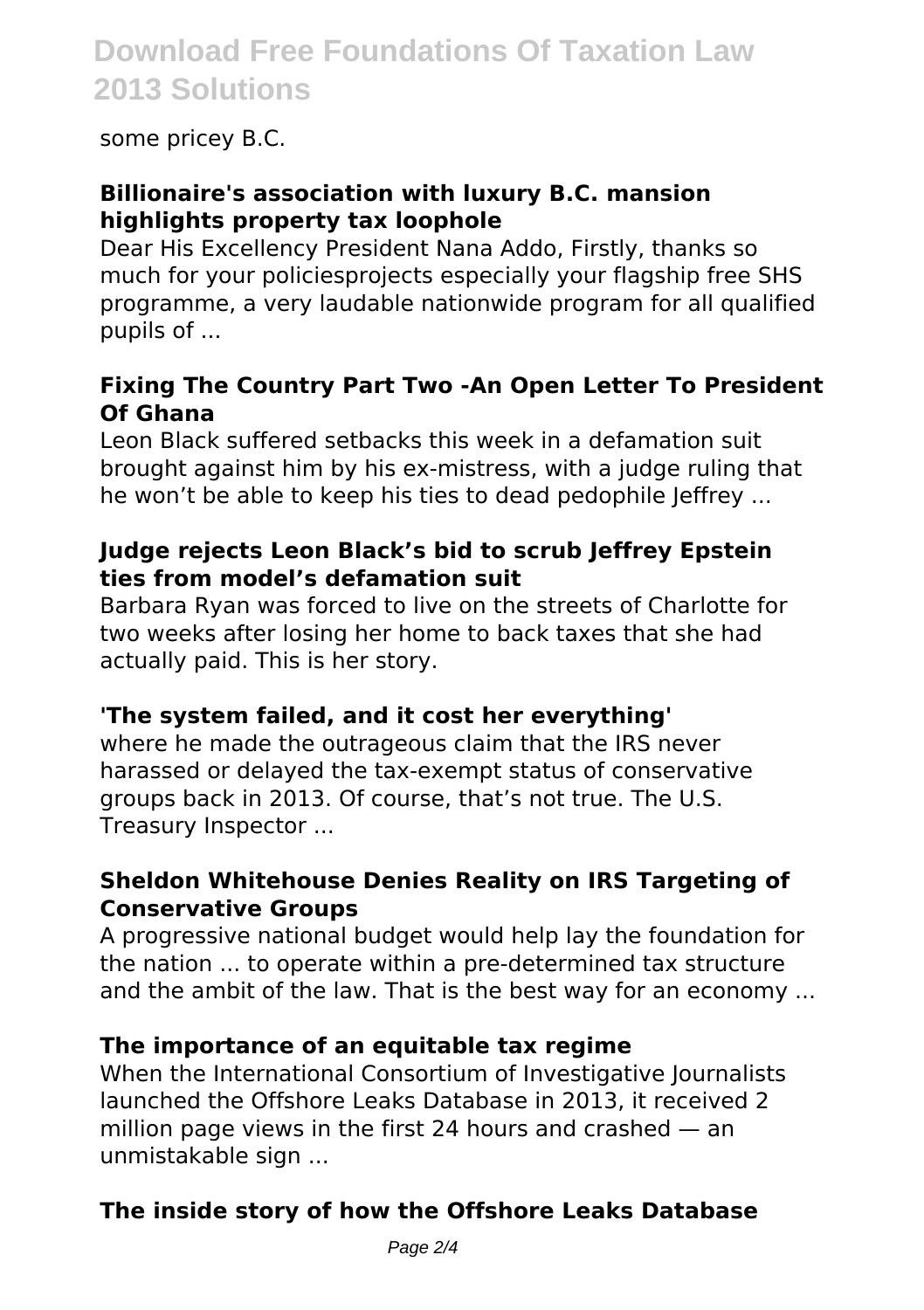# **Download Free Foundations Of Taxation Law 2013 Solutions**

#### **became a go-to resource on offshore finance**

Henry Farrell is a professor in the Stavros Niarchos Foundation Agora Institute and ... The amount of money hidden in tax havens is possible to measure only indirectly 5, and offshore dollars ...

#### **Weak links in finance and supply chains are easily weaponized**

In April of 2013 ... \$24 million in federal tax credits. High Rock would contribute upwards of \$42 million, including \$32 million in cash equity. The Rhode Island Foundation said it would extend ...

#### **Panel advances tax breaks for Superman building**

Sincerity, trust and responsibility are crucial for healthy international relations and the lack thereof causes tension and conflict in many regions, Prime Minister Pham Minh Chinh said at CSIS.

#### **PM underlines gravity of responsibility in international relations**

The Sarasota County Commission agreed on Tuesday to dedicate \$20 million of tourism tax revenue to building a boathouse and indoor sports complex The county is planning to build a major sports complex ...

#### **Sarasota County plans to build major sports complex and boathouse at Nathan Benderson Park**

Some sought tax benefits ... The Defamation Act of 2013 was intended to resolve this imbalance, but clever lawyers have "chiselled away" at what Parliament intended the law to do, says ...

## **Why is London so attractive to tainted foreign money?**

Janet Mills signed a law Monday giving control of mobile sports betting to Native American tribes in Maine while reducing the tribal tax burden ... policy that sets the foundation for a stronger ...